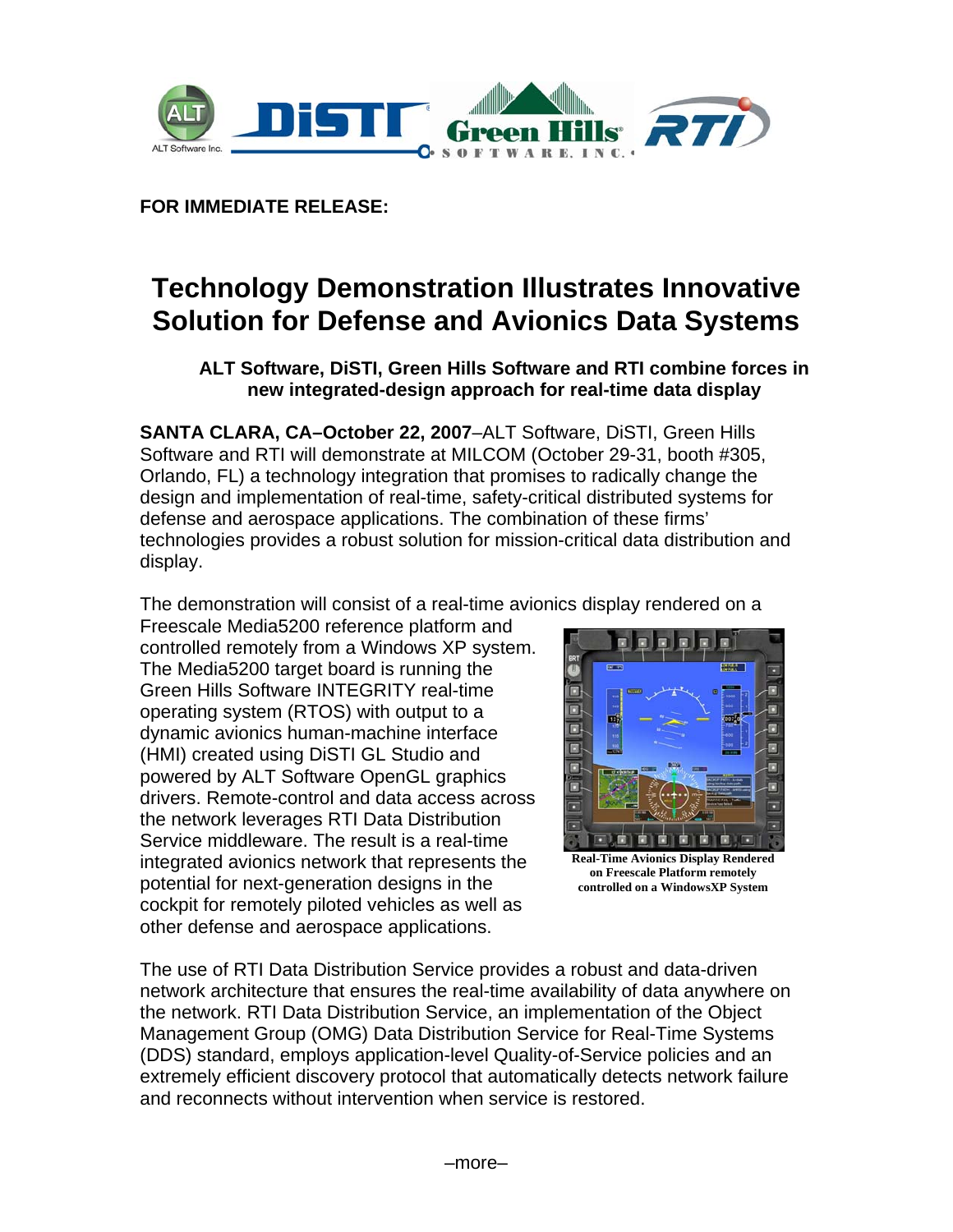"The era of point-to-point avionics systems with single-purpose displays and hard-wired connectivity is over," explained Stan Schneider, founder and CEO of RTI. "The combination of a data-centric network model with a high-performance RTOS and fast, high-quality graphical HMIs offers an innovative solution package for demanding data-availability, processing and display applications."

Green Hills Software's INTEGRITY RTOS drives the PowerPC target board running the HMI display and provides a highly reliable partitioned environment for real-time processing. INTEGRITY prohibits errant code from entering the kernel and disrupting the system, thus achieving high levels of safety and security.

"INTEGRITY has a distinguished reputation in defense and avionics systems where real-time response, safety and reliability are the most important considerations," commented David Kleidermacher, chief technology officer, Green Hills Software. "Combined with a data system on a network, INTEGRITY is a superb choice for driving an avionics or weapons system when failure is not an option."

Using DiSTI GL Studio, engineers rapidly designed and prototyped a fully functional, integrated safety-critical avionics display that includes an artificial horizon, a directional gyro, and an airspeed and altitude indicator. The display runs on the Media5200 target board using the INTEGRITY RTOS, and data for this display is driven by remote connection to a Windows PC and managed with RTI Data Distribution Service.

"Building great HMIs quickly is a critically important component of an avionics solution," said DiSTI president Joe Swinski. "Through its ability to prototype, test with the prototype and take the prototype seamlessly into the project as live code, GL Studio lets engineering teams design and build the display in conjunction with hardware implementation."

ALT Software's embedded OpenGL driver solutions support a broad range of rugged hardware and software configurations. These drivers are tuned to provide accurate, real-time rendering of content-rich 2D/3D graphics applications and user interfaces in defense display systems. In addition, ALT Software offers DO-178B Level A graphics driver kits that enable avionics developers to create and deploy for safety-critical computing platforms.

"We're pleased to be working with RTI, Green Hills Software and DiSTI in pulling together this demonstration," said Chris Brady, CEO of ALT Software. "ALT Software's OpenGL drivers provide a common, standards-based approach to programming graphics content for embedded systems. We believe this demonstration will illustrate a complete solution stack to support high-quality graphics in mission-critical avionics systems."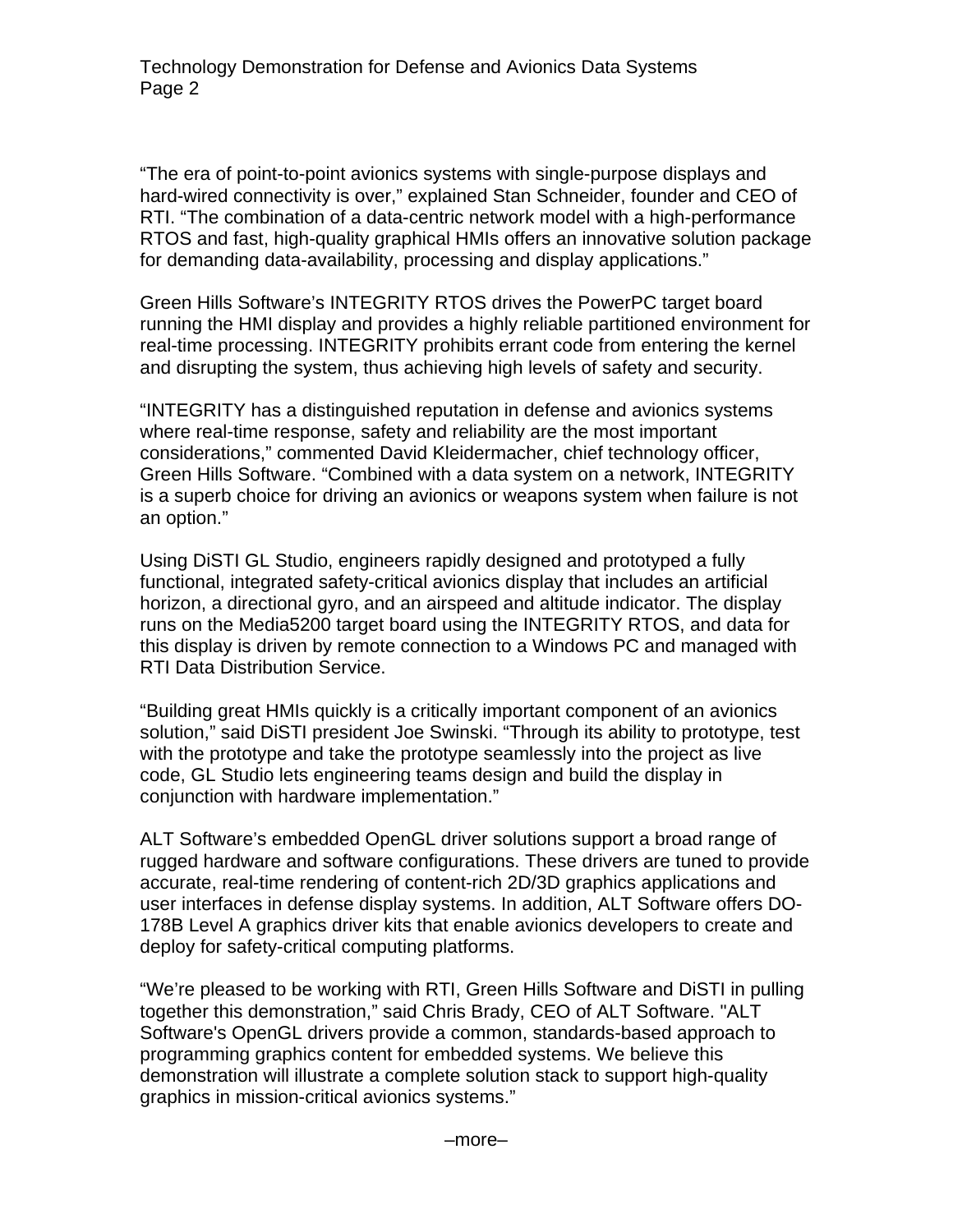Technology Demonstration for Defense and Avionics Data Systems Page 3

This technology demonstration will show defense and aerospace manufacturers the state of the art in robust and reliable data communication and display for new and enhanced systems. It also shows how suppliers with best-of-breed products can easily integrate technology to produce breakthrough solutions for complex problems.

# *About ALT Software*

ALT Software is an embedded systems solutions provider whose offerings include device drivers and graphics system development kits. Our products include safety-critical DO-178B OpenGL graphics drivers that support 2D / 3D graphics acceleration in embedded devices. ALT's strengths include software engineering with particular expertise in graphics, audio, video, and networking. ALT's OpenGL graphics drivers are deployed in automotive, aerospace & defense, avionics, consumer, industrial, and medical devices worldwide. For more information about ALT Software and the ALT Software family of OpenGL solutions and services, please see www.altsoftware.com.

# *About DiSTI*

DiSTI is a global leader in the development of Human Machine Interface software for businesses, governments and the military. The company's flagship products, GL Studio and GL Studio for Java, enable programmers and developers to build high-fidelity graphics, 3D simulations and fully interactive controls into their models, enhancing the level of realism and sophistication, while improving learning and retention. More than 400 customers worldwide including BAE, Boeing, Dassault, FedEx, Lockheed Martin, Honeywell, Raytheon and Thales use DiSTI solutions to build maintenance trainers, create PC and Internet-based courseware and to develop components for safety-critical applications. As a full service provider, DiSTI offers a complement of custom programming and development services, and is the recognized leader in training solutions for the global simulation and training community. For more information, visit www.simulation.com.

# **About Green Hills Software**

Founded in 1982, Green Hills Software, Inc. is the technology leader in device software optimization (DSO) and real-time operating systems (RTOS) for 32- and 64-bit embedded systems. Our royalty-free INTEGRITY® and *velOSity™* realtime operating systems, *µ-velOSity™* microkernel, compilers, MULTI® and AdaMULTI™ integrated development environments and TimeMachine<sup>™</sup> tool suite offer a complete development solution that addresses both deeply embedded and high-reliability applications. Green Hills Software is headquartered in Santa Barbara, CA, with European headquarters in the United Kingdom. Visit Green Hills Software at www.ghs.com.